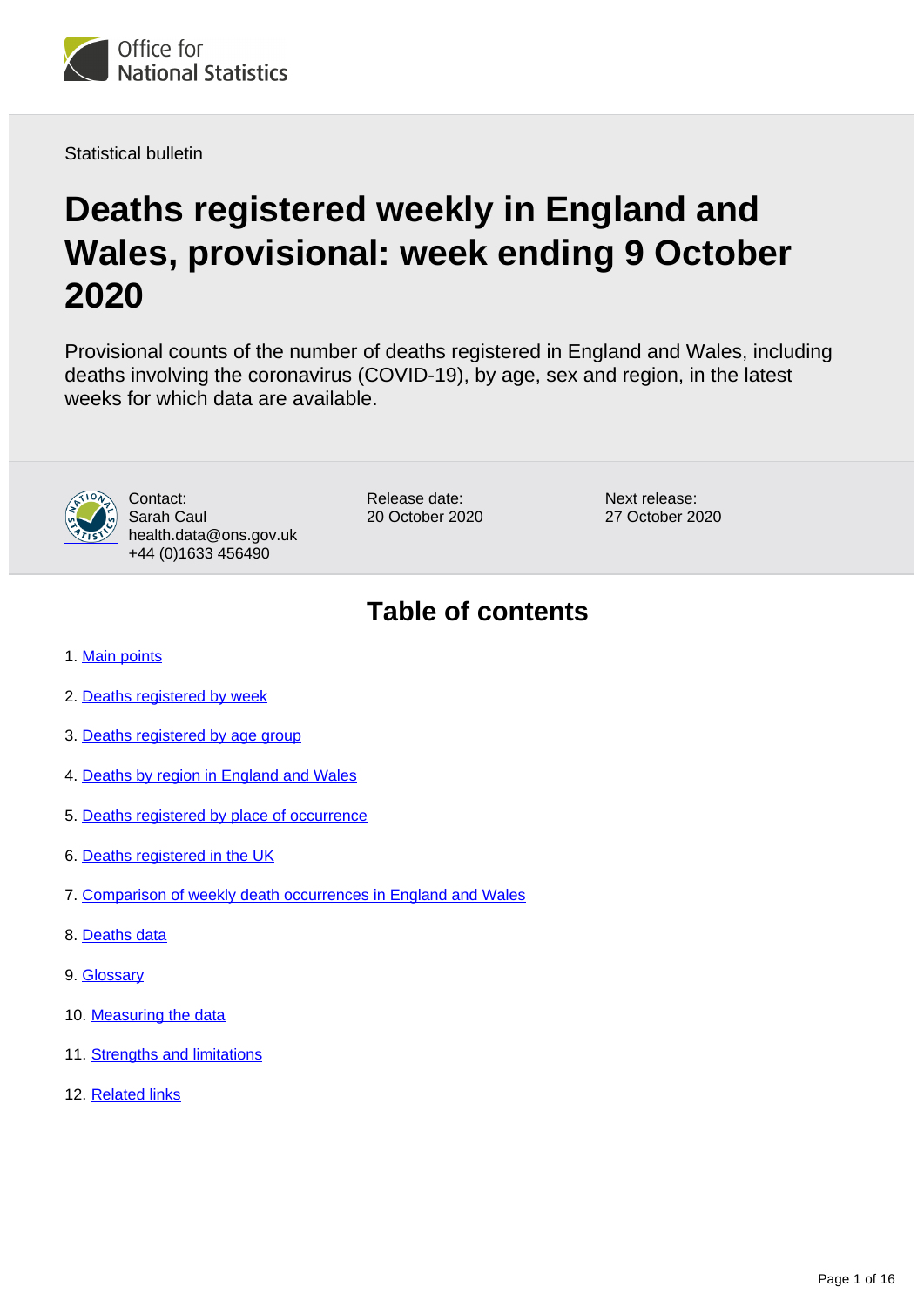## <span id="page-1-0"></span>**1 . Main points**

- The number of deaths registered in England and Wales in the week ending 9 October 2020 (Week 41) was 9,954; this was nine more deaths than in Week 40.
- In Week 41, the number of deaths registered was 1.5% above the five-year average (143 deaths higher).
- Of the deaths registered in Week 41, 438 mentioned "novel coronavirus (COVID-19)", accounting for 4.4% of all deaths in England and Wales; this is an increase of 117 deaths compared with Week 40 (when there were 321 deaths involving COVID-19, accounting for 3.2% of all deaths).
- The numbers of deaths in hospitals and care homes remained below the five-year average in Week 41 (374 and 175 fewer deaths respectively), while the number of deaths in private homes remained above the five-year average (705 more deaths).
- In England, the total number of deaths increased from 9,257 (Week 40) to 9,308 (Week 41; the East, London, the South East and the South West regions had lower overall deaths than the five-year average.
- Overall, there were 401 deaths involving COVID-19 in England in Week 41; the number of deaths involving COVID-19 increased in seven of the nine English regions, with the North West having the largest number (153 deaths).
- In Wales, the number of deaths involving COVID-19 increased from 25 deaths (Week 40) to 37 deaths (Week 41), while the total number of deaths in Week 41 was 23 deaths higher than the five-year average.
- The number of deaths registered in the UK in the week ending 9 October 2020 (Week 41) was 11,359, which was 197 deaths higher than the five-year average and 85 deaths fewer than Week 40; of the deaths registered in the UK in Week 41, 474 deaths involved COVID-19, 131 deaths higher than Week 40.

## <span id="page-1-1"></span>**2 . Deaths registered by week**

### **Figure 1: Deaths in England and Wales involving COVID-19 increased for the fifth consecutive week**

Number of deaths registered by week, England and Wales, 28 December 2019 to 9 October 2020

The provisional number of deaths registered in England and Wales increased from 9,945 in Week 40 (week ending 2 October 2020) to 9,954 in Week 41 (week ending 9 October 2020) (Figure 1). The number of deaths was 1.5% above the five-year average (143 deaths higher).

The number of death registrations in England and Wales involving the coronavirus (COVID-19) increased by 117 deaths, from 321 in Week 40 to 438 in Week 41 (a 36.4% increase). Of all deaths registered in Week 41, 4.4% mentioned COVID-19 (compared with 3.2% in Week 40).

In England, the number of deaths increased from 9,257 in Week 40 to 9,308 in Week 41, which was 140 deaths above the Week 41 five-year average. Of the Week 41 deaths, 4.3% (401 deaths) involved COVID-19 in England.

In Wales, the number of deaths decreased from 671 in Week 40 to 638 in Week 41, which was 23 deaths higher than the five-year average. Of these, 5.8% (37 deaths) involved COVID-19.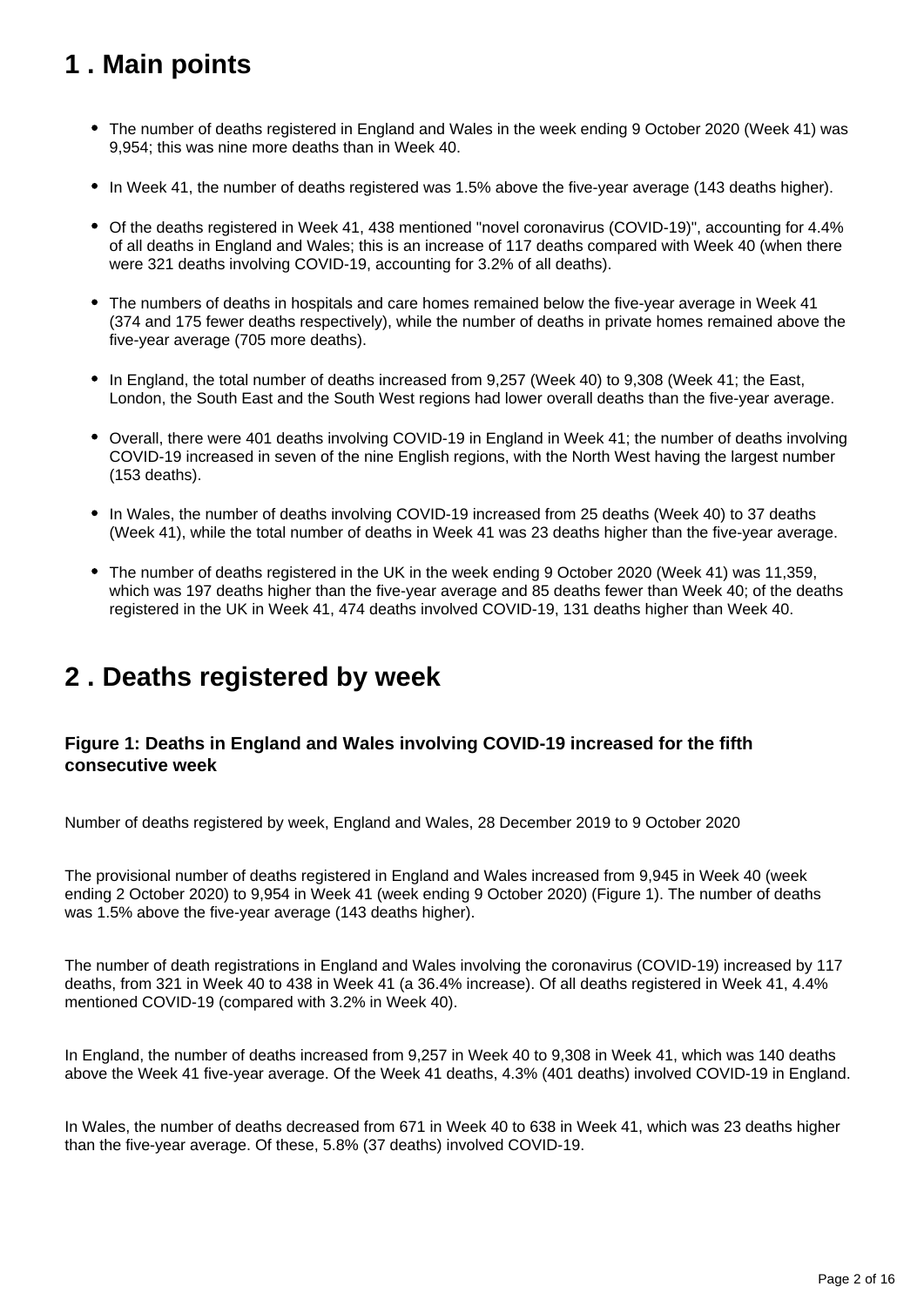In Week 41, in England and Wales, 16.3% of all deaths mentioned "Influenza and Pneumonia", COVID-19 or both, compared with 14.8% in Week 40. "Influenza and Pneumonia" has been included for comparison, as a wellunderstood cause of death involving respiratory infection that is likely to have somewhat similar risk factors to COVID-19. More detailed analysis is available in our deaths due to the coronavirus (COVID-19) compared with [deaths from influenza and pneumonia](https://www.ons.gov.uk/peoplepopulationandcommunity/birthsdeathsandmarriages/deaths/bulletins/deathsduetocoronaviruscovid19comparedwithdeathsfrominfluenzaandpneumoniaenglandandwales/deathsoccurringbetween1januaryand31august2020) release.

#### **Figure 2: Deaths not involving COVID-19 were below the five-year average in Week 41**

Number of deaths registered by week, England and Wales, 28 December 2019 to 9 October 2020

Between Weeks 1 and 12, 138,916 deaths were registered, which was 4,822 fewer than the five-year average for these weeks. However, between Weeks 13 and 41, 334,786 deaths were registered, which was 59,275 more than the five-year average.

Looking at the year-to-date (using the most up-to-date data we have available), the number of deaths up to 9 October 2020 was 473,673, which is 54,424 more than the five-year average. Of the deaths registered by 9 October, 53,640 mentioned COVID-19 on the death certificate, 11.3% of all deaths in England and Wales.

Looking at the year-to-date for England and Wales separately, the number of deaths for England was 444,563, which is 52,803 (13.5%) more than the five-year average. Of these, 50,916 (11.5%) mentioned COVID-19. In Wales, the number of deaths up to 9 October 2020 was 28,423, which is 2,156 (8.2%) more than the five-year average; of these, 2,650 deaths (9.3%) mentioned COVID-19.

## <span id="page-2-0"></span>**3 . Deaths registered by age group**

In Week 41, the number of deaths involving the coronavirus (COVID-19) in England and Wales stayed the same or increased across all age groups compared with Week 40 (except in ages 35 to 39 years, which decreased by one death). The biggest increase was seen in those aged 80 to 84 years (31 more deaths). The number of deaths involving COVID-19 remained higher in the older age groups, with those aged 80 years and over accounting for the highest number of deaths involving COVID-19 (54.8%).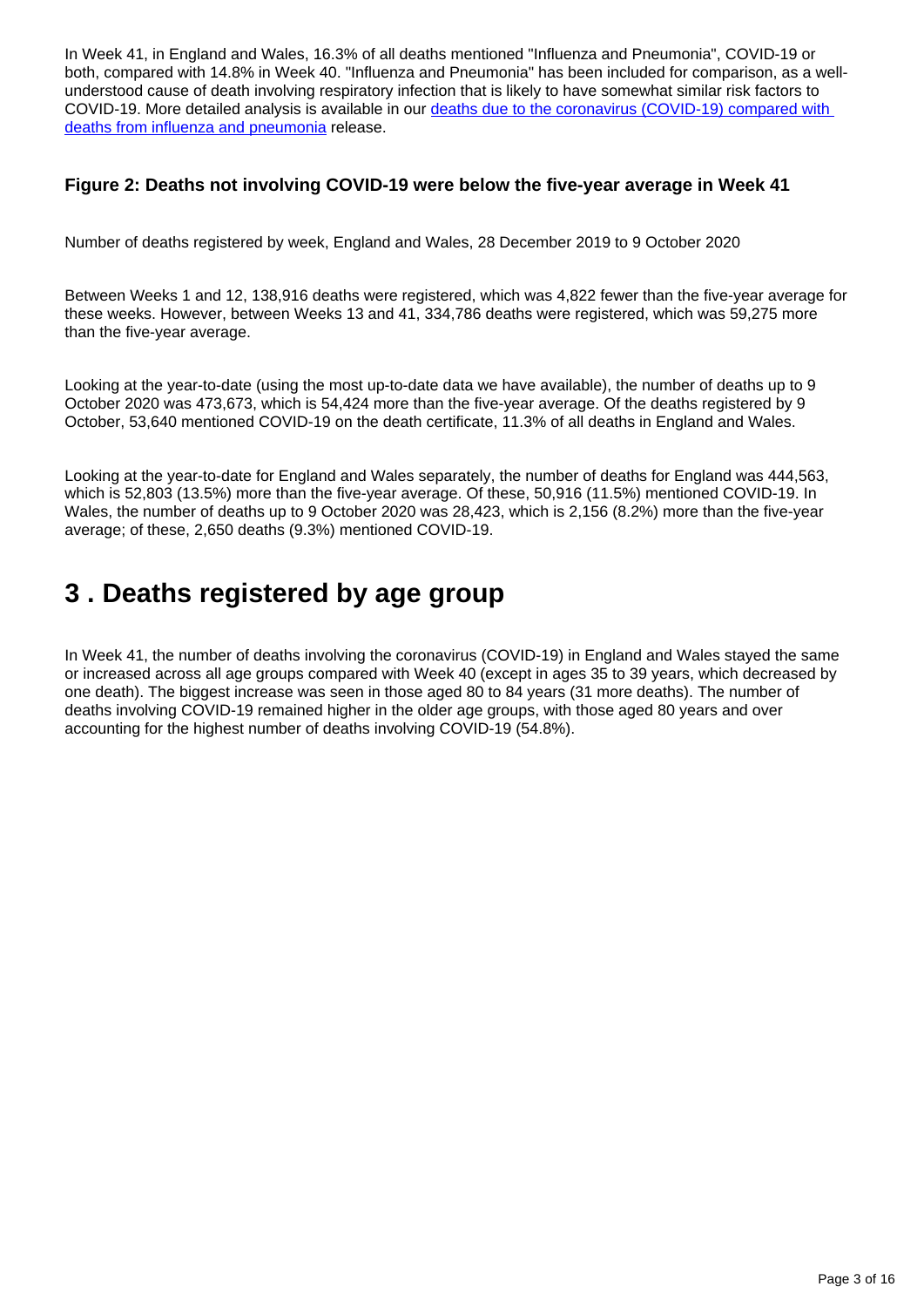#### **Figure 3: The number of deaths involving COVID-19 was highest in males across the majority of age groups**

**Number of deaths involving COVID-19 by sex and age group, England and Wales, registered between 28 December 2019 and 9 October 2020**

### Figure 3: The number of deaths involving COVID-19 was highest in males across the majority of age groups

Number of deaths involving COVID-19 by sex and age group, England and Wales, registered between 28 December 2019 and 9 October 2020



#### **Source: Office for National Statistics – Deaths registered weekly in England and Wales**

#### **Notes:**

- 1. Figures include deaths of non-residents.
- 2. Based on date a death was registered rather than occurred.
- 3. All figures for 2020 are provisional.
- 4. The International Classification of Diseases, tenth edition (ICD-10) definitions are as follows: coronavirus (COVID-19) (U07.1 and U07.2).
- 5. Individual weeks may not sum to the year-to-date analysis as previous weeks have been recalculated to have the most up-to-date figures.
- 6. Does not include deaths where age is either missing or not yet fully coded. For this reason, counts of "Males" and "Females" may not sum to "Total Deaths, all ages".

Looking at the year-to-date, for most age groups there have been more deaths involving COVID-19 in males than in females (Figure 3). Across Weeks 1 to 41 of 2020, 55.1% of all deaths involving COVID-19 were in males. However, there were more deaths in females aged 85 years and over (12,203) than males aged 85 years and over (10,374). This could be because [the over-85-years female population \(939,000\) is larger than the over-85](https://www.ons.gov.uk/peoplepopulationandcommunity/populationandmigration/populationprojections/datasets/2014basednationalpopulationprojectionstableofcontents) [years male population \(564,000\)](https://www.ons.gov.uk/peoplepopulationandcommunity/populationandmigration/populationprojections/datasets/2014basednationalpopulationprojectionstableofcontents) in England and Wales.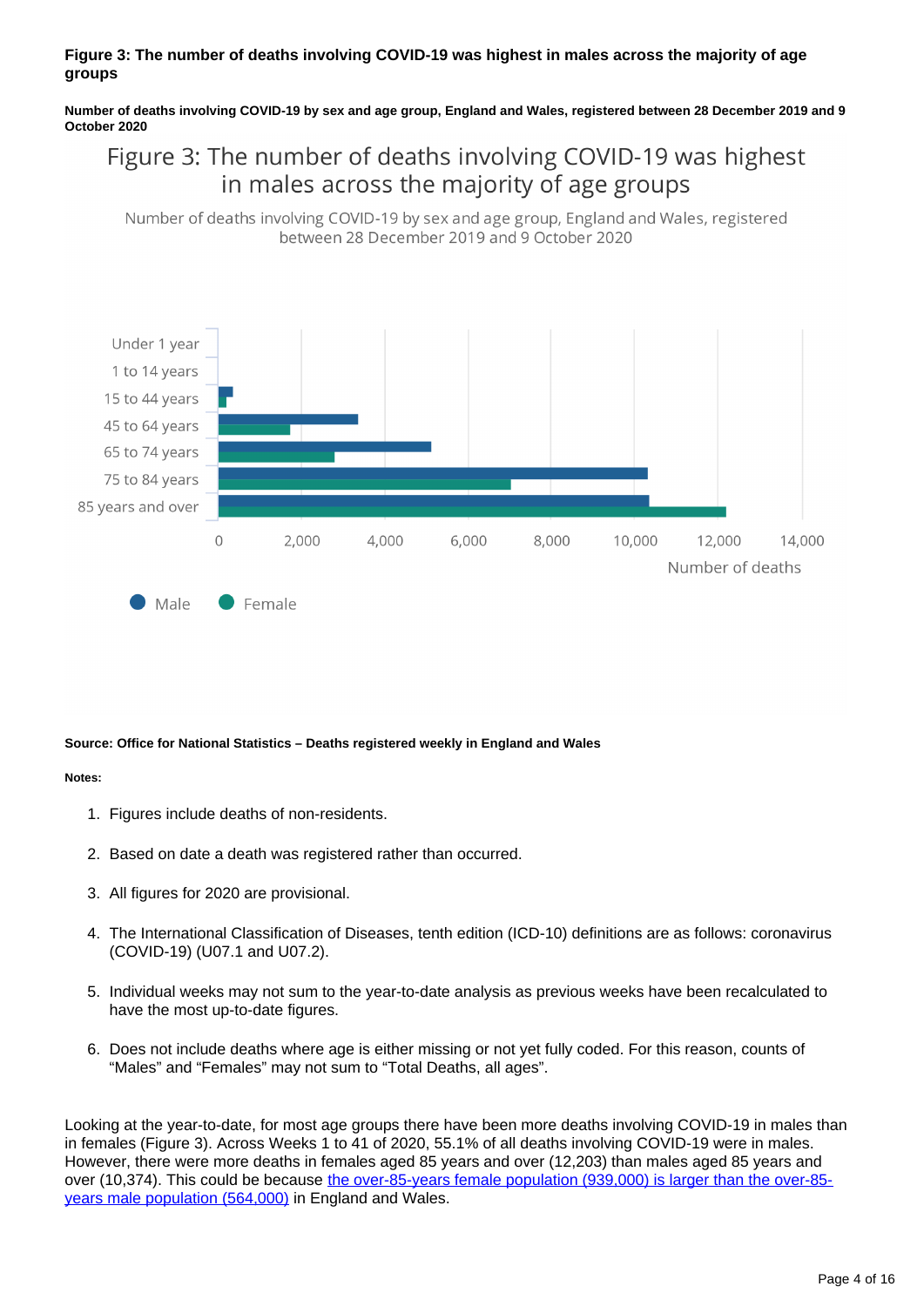## <span id="page-4-0"></span>**4 . Deaths by region in England and Wales**

### **Figure 4: The number of deaths in Week 41 increased in most of the English regions but decreased in Wales**

Number of deaths in Wales and regions in England, registered between 28 December 2019 and 9 October 2020

In Week 41 (week ending 9 October 2020), there were 37 deaths involving the coronavirus (COVID-19) registered in Wales (compared with 25 deaths in Week 40). Out of the English regions, the North West had the largest number of deaths involving COVID-19 (153 deaths), and the highest proportion of deaths involving COVID-19 (11.2%).

Deaths involving COVID-19 increased in Week 41 (compared with Week 40) across seven of the nine English regions, with the largest increase seen in the North West (47 more deaths). The East and the South East were the only regions to have fewer deaths involving COVID-19 in Week 41 than in Week 40 (three and five deaths fewer, respectively). More detailed geographic analysis between 1 March and 31 July 2020 can be found in our [Deaths involving COVID-19 by local area and socioeconomic deprivation release](https://www.ons.gov.uk/peoplepopulationandcommunity/birthsdeathsandmarriages/deaths/bulletins/deathsinvolvingcovid19bylocalareasanddeprivation/deathsoccurringbetween1marchand31july2020).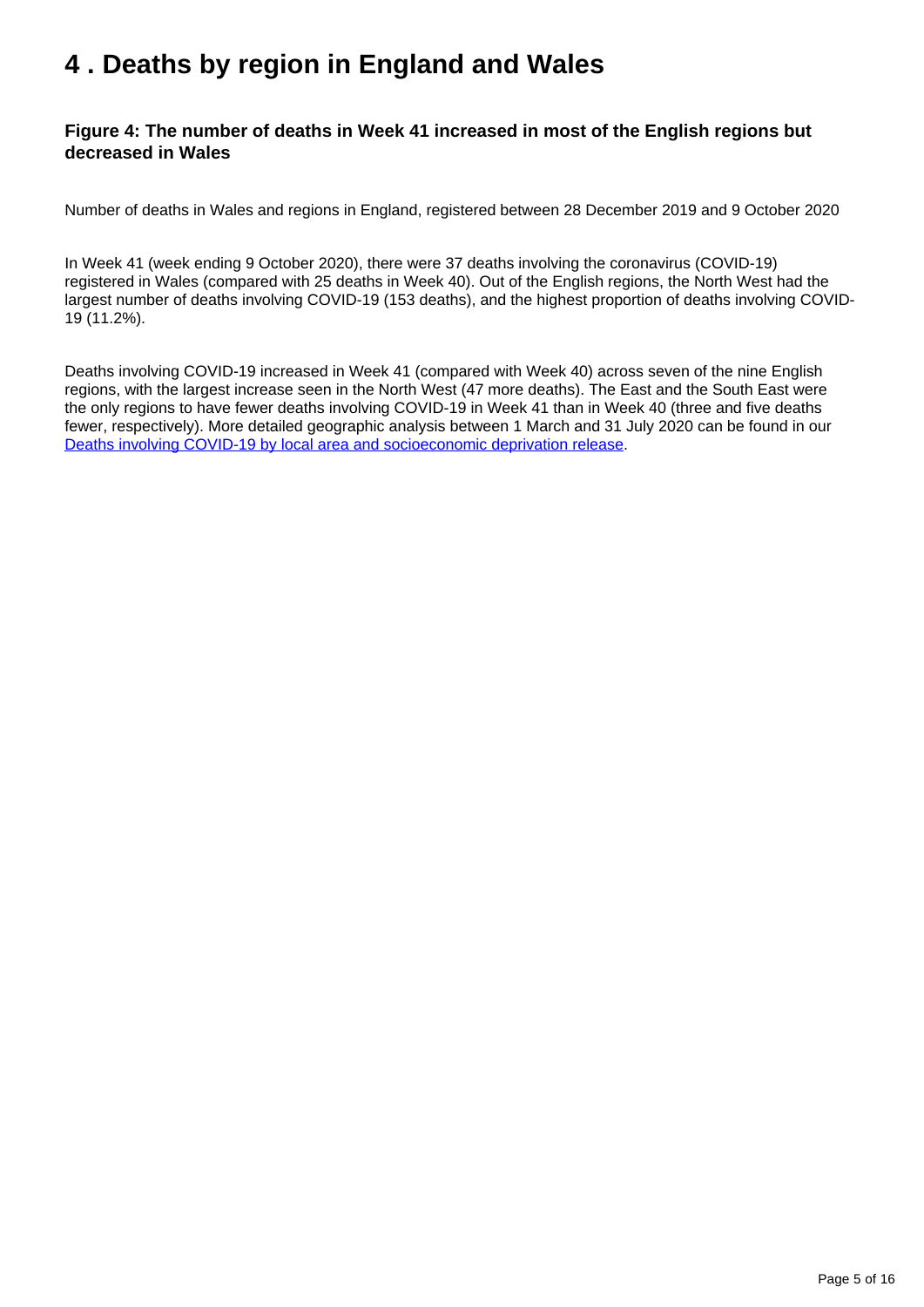Table 1: The number of deaths registered was above the five-year average in most of the English regions and Wales

| <b>Region name</b>                        | <b>Number of deaths</b> | Five-year average | <b>Difference</b> | Percentage above<br>average |
|-------------------------------------------|-------------------------|-------------------|-------------------|-----------------------------|
| <b>Yorkshire and The</b><br><b>Humber</b> | 1,067                   | 967               | 100               | 10.3                        |
| <b>East Midlands</b>                      | 884                     | 824               | 60                | 7.3                         |
| <b>West Midlands</b>                      | 1,053                   | 985               | 68                | 6.9                         |
| <b>North East</b>                         | 544                     | 510               | 34                | 6.7                         |
| <b>Wales</b>                              | 638                     | 615               | 23                | 3.7                         |
| <b>North West</b>                         | 1,367                   | 1,328             | 39                | 2.9                         |
| London                                    | 902                     | 914               | $-12$             | $-1.3$                      |
| <b>South East</b>                         | 1,462                   | 1,505             | $-43$             | $-2.9$                      |
| <b>South West</b>                         | 1,010                   | 1,054             | -44               | $-4.2$                      |
| East                                      | 1,019                   | 1,081             | $-62$             | $-5.7$                      |

Number of deaths in Wales and the regions in England, registered week ending 9 October 2020

Source: Office for National Statistics – Deaths registered weekly in England and Wales

#### **Notes**

- 1. Based on area of usual residence. Geographical boundaries are based on the most up-to-date information available at the time of publication.
- 2. Figures exclude deaths of non-residents.
- 3. Based on date a death was registered rather than occurred.
- 4. All figures for 2020 are provisional.
- 5. The averages are based on the number of death registrations in each region, recorded for each corresponding week over the previous five years. Moveable public holidays, when register offices are closed, affect the number of registrations made in the published weeks and in the corresponding weeks in previous years.

The number of deaths registered in Week 41 was higher than the five-year average in most of the English regions except for London (1.3% lower), the South East (2.9% lower), the South West (4.2% lower) and the East (5.7% lower). In Wales, the number of deaths registered in Week 41 was 3.7% (23 deaths) above the five-year average (Table 1).

### <span id="page-5-0"></span>**5 . Deaths registered by place of occurrence**

The year-to-date analysis shows that, of deaths involving the coronavirus (COVID-19) up to Week 41 (week ending 9 October 2020), 63.7% (34,174 deaths) occurred in hospital, with the remainder occurring in care homes (15,712 deaths), private homes (2,561 deaths), hospices (761 deaths), other communal establishments (227 deaths) and elsewhere (205 deaths).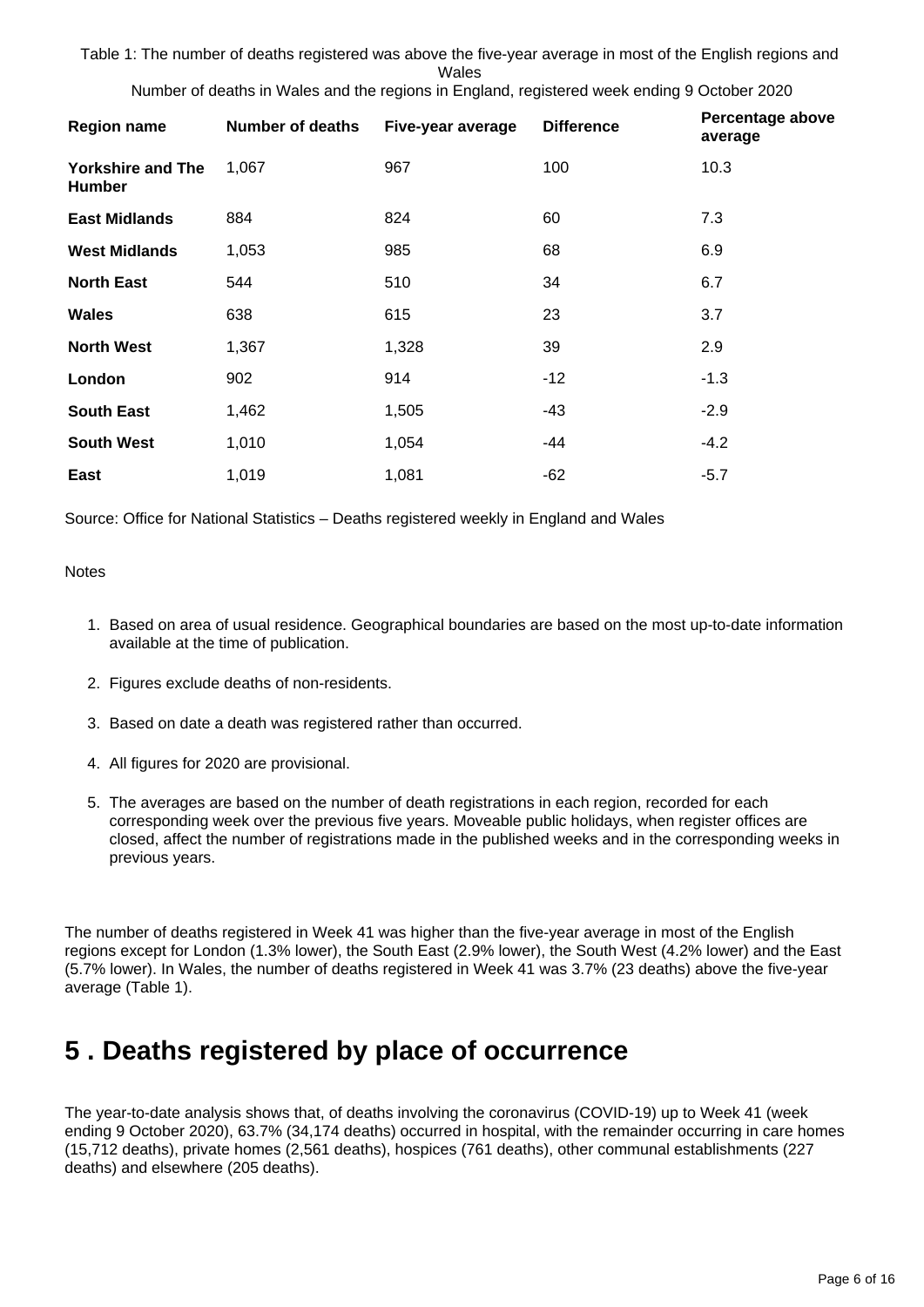Between Weeks 40 and 41, the number of deaths involving COVID-19 increased in hospitals (90 deaths higher), care homes (17 deaths higher), private homes (eight deaths higher) and hospices (two deaths higher). Other communal establishments was the only setting where deaths decreased (two deaths fewer). Deaths involving COVID-19 in hospitals as a proportion of all deaths in hospitals increased from 6.1% in Week 40 to 8.4% in Week 41.

Deaths involving COVID-19 in care homes as a proportion of all deaths in care homes increased from 2.3% in Week 40 to 3.1% in Week 41. Detailed analysis on deaths of care home residents is available in Deaths involving [COVID-19 in the care sector, England and Wales: deaths occurring up to 12 June 2020 and registered up to 20](https://www.ons.gov.uk/peoplepopulationandcommunity/birthsdeathsandmarriages/deaths/articles/deathsinvolvingcovid19inthecaresectorenglandandwales/deathsoccurringupto12june2020andregisteredupto20june2020provisional)  [June 2020](https://www.ons.gov.uk/peoplepopulationandcommunity/birthsdeathsandmarriages/deaths/articles/deathsinvolvingcovid19inthecaresectorenglandandwales/deathsoccurringupto12june2020andregisteredupto20june2020provisional).

As well as Office for National Statistics (ONS) data, the Care Quality Commission (CQC) provides numbers of deaths involving COVID-19 in care homes in England that are based on the date the death was notified to the CQC. From 10 April (the first day when data were collected using the CQC's new method of identifying deaths involving COVID-19) to 16 October 2020, there were 14,533 deaths of residents in care homes involving COVID-19. Of these deaths, 100 were notified in the week up to 16 October 2020. More information on the data provided by the CQC can be found in our [joint transparency statement](https://www.ons.gov.uk/news/statementsandletters/publicationofstatisticsondeathsinvolvingcovid19incarehomesinenglandtransparencystatement).

In Wales, the [Welsh Government](https://gov.wales/notifications-deaths-residents-related-covid-19-adult-care-homes) publishes the number of deaths of care home residents involving COVID-19 notified to the Care Inspectorate Wales (CIW). Between 1 March and 9 October 2020, there were 753 deaths of residents in care homes involving COVID-19.

More information on how these numbers have compared throughout the pandemic can be found in our previous [Comparison of weekly death occurrences in England and Wales release](https://www.ons.gov.uk/peoplepopulationandcommunity/healthandsocialcare/causesofdeath/articles/comparisonofweeklydeathoccurrencesinenglandandwales/latest).

### **Figure 5: Deaths in private homes remained above the five-year average in Week 41**

Number of excess deaths by place of occurrence, England and Wales, registered between 7 March 2020 and 9 October 2020

In Week 41, deaths in hospitals, care home and other locations were below the five-year average (374, 175 and 14 deaths lower respectively), while the number of deaths in private homes was 705 deaths above the five-year average (Figure 5).

Looking in more detail at deaths in private homes in Week 41, males and females accounted for similar numbers of excess deaths (392 and 313 deaths respectively). Overall, 83.1% of the excess deaths in private homes were those aged 70 years and over (586 excess deaths). The **Deaths in private homes** publication provides analysis for deaths registered from 28 December 2019 to 11 September 2020. In addition, more detailed analysis of excess [deaths in England](https://www.gov.uk/government/publications/excess-mortality-in-england-weekly-reports) is produced by Public Health England (PHE) on a weekly basis.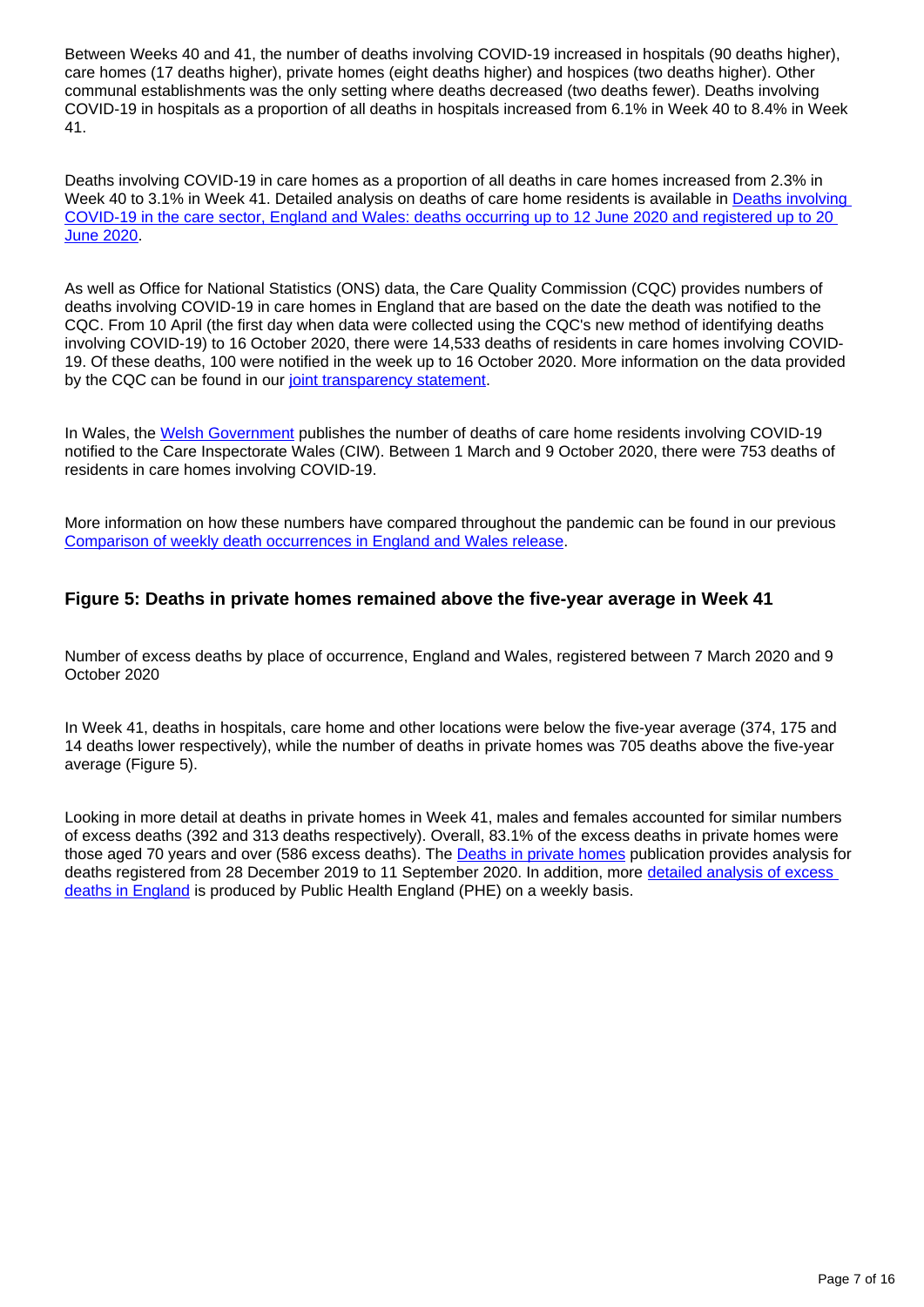#### **Figure 6: More than 75% of deaths involving COVID-19 that occurred in Week 41 were in hospital**

**Number of deaths involving COVID-19 by place of occurrence, England and Wales, occurring up to 9 October 2020 and registered up to 17 October 2020**

### Figure 6: More than 75% of deaths involving COVID-19 that occurred in Week 41 were in hospital

Number of deaths involving COVID-19 by place of occurrence, England and Wales, occurring up to 9 October 2020 and registered up to 17 October 2020



#### **Source: Office for National Statistics – Deaths registered weekly in England and Wales**

#### **Notes:**

- 1. Figures include deaths of non-residents.
- 2. Based on date of death, registered up to 17 October 2020.
- 3. All figures for 2020 are provisional.
- 4. The International Classification of Diseases, tenth edition (ICD-10) definitions are as follows: coronavirus (COVID-19) (U07.1 and U07.2).
- 5. This chart includes deaths from week ending 6 March 2020 onwards. Two deaths involving COVID-19 occurred prior to this (in the week ending 31 January 2020 (Week 5) and the week ending 7 February 2020 (Week 6) and are not included in the chart.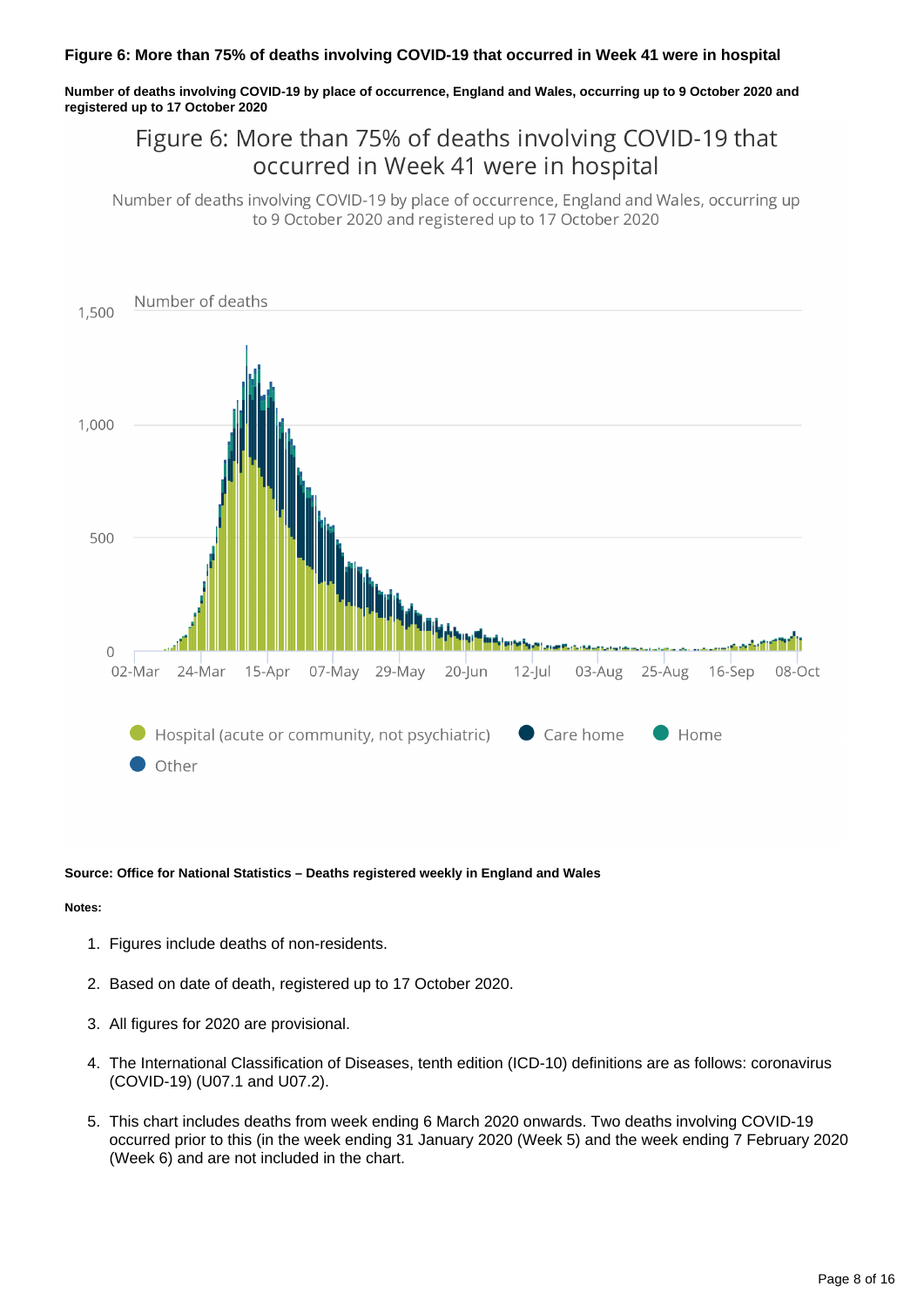Figure 6 is based on date of death for deaths registered up to 17 October 2020, rather than date of registration. This means as more deaths are registered, deaths per day are likely to increase, especially for later dates. Looking at the number of deaths that occurred in Week 41, 79.1% of deaths occurred in hospitals, and care homes accounted for 13.9% of all deaths involving COVID-19; this may change as more deaths are registered.

A death of a man aged 80 to 84 years was registered in the week ending 4 September 2020 (Week 36), which occurred in the week ending 31 January 2020 (Week 5). This is the earliest known death involving COVID-19 in the UK. There was also a death of a man aged 55 to 59 years registered in the week ending 21 August 2020 (Week 34), that occurred in the week ending 7 February (Week 6).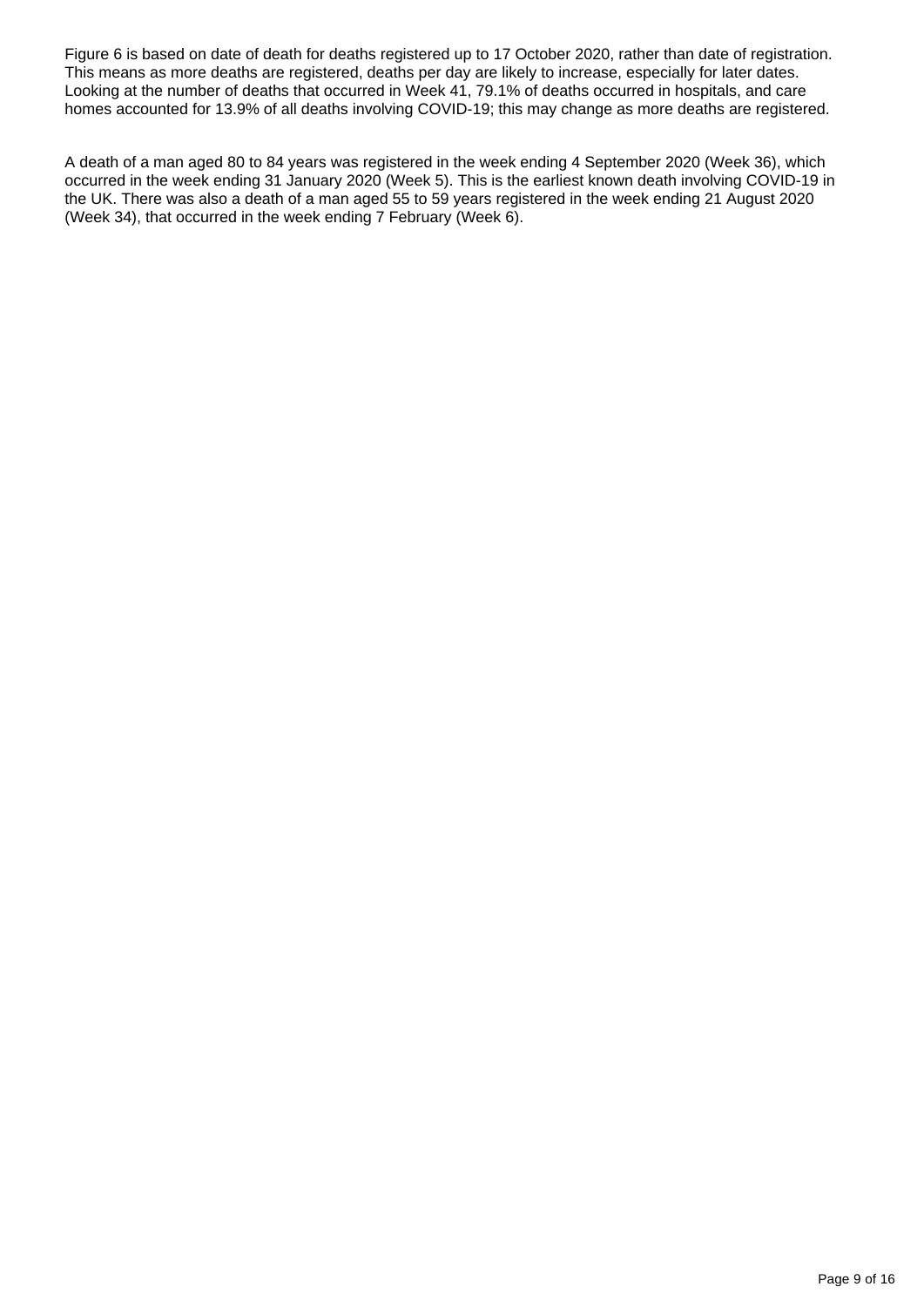## <span id="page-9-0"></span>**6 . Deaths registered in the UK**

#### **Figure 7: Deaths in the UK involving COVID-19 increased in Week 41 for the fifth consecutive week**

**Number of deaths registered by week, UK, week ending 13 March 2020 to week ending 9 October 2020**

Figure 7: Deaths in the UK involving COVID-19 increased in Week 41 for the fifth consecutive week

Number of deaths registered by week, UK, week ending 13 March 2020 to week ending 9 October 2020



**Source: Office for National Statistics, National Records of Scotland, and Northern Ireland Statistics and Research Agency**

#### **Notes:**

- 1. Figures exclude deaths of non-residents.
- 2. Based on date a death was registered rather than occurred.
- 3. All figures for 2020 are provisional.
- 4. The International Classification of Diseases, tenth edition (ICD-10) definitions are as follows: coronavirus (COVID-19) (U07.1 and U07.2).
- 5. National Records of [Scotland](https://www.nrscotland.gov.uk/statistics-and-data/statistics/statistics-by-theme/vital-events/general-publications/weekly-and-monthly-data-on-births-and-deaths-registered-in-scotland) produce figures for **Scotland**.
- 6. [Northern Ireland](https://www.nisra.gov.uk/publications/weekly-deaths) Statistics and Research Agency produce figures for Northern Ireland.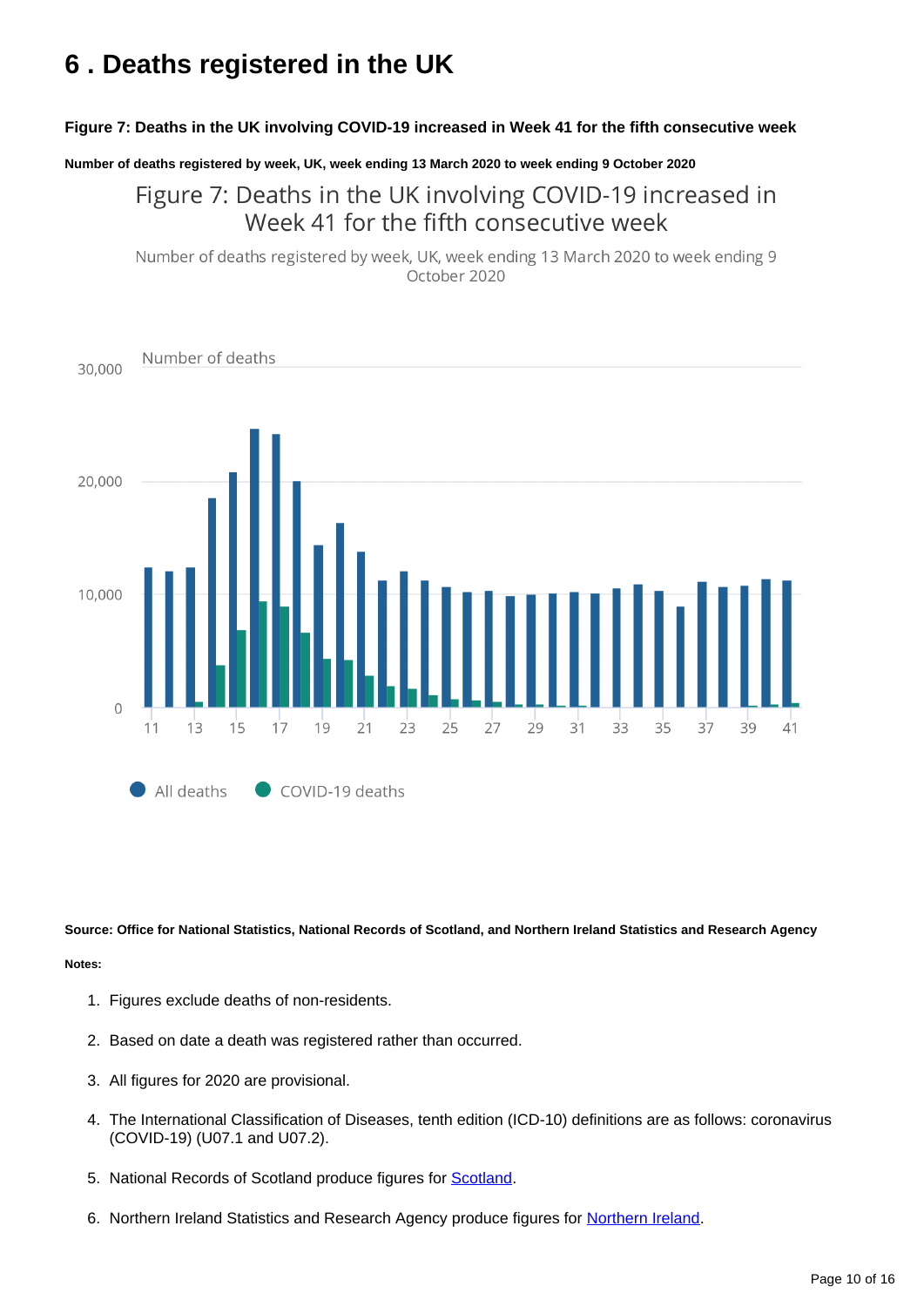Across the UK, there were 11,359 deaths (all causes) registered in Week 41 (week ending 9 October 2020), which was 197 deaths higher than the UK five-year average and 85 deaths fewer than Week 40. Of these deaths, 474 involved the coronavirus (COVID-19), 131 deaths higher than in Week 40 (a 38.2% increase).

In Week 41, England had the highest number of deaths involving COVID-19 with 401 deaths, followed by Wales with 37 deaths, Scotland with 25 deaths and Northern Ireland with 11 deaths.

## <span id="page-10-0"></span>**7 . Comparison of weekly death occurrences in England and Wales**

We previously published this section as a [separate article](https://www.ons.gov.uk/peoplepopulationandcommunity/healthandsocialcare/causesofdeath/articles/comparisonofweeklydeathoccurrencesinenglandandwales/previousReleases) on the Office for National Statistics (ONS) website, which provided a more thorough description of the differences between different data sources. This section will look at the number of deaths by date of death produced by the ONS compared with death notifications reported by the Department of Health and Social Care (DHSC). For Wales, we can also compare the reconciled DHSC data by date of death released by Public Health Wales (PHW).

On 12 August 2020, Public Health England (PHE) revised their data series to include two measures: deaths of positively tested individuals where the death occurred within 28 days and deaths within 60 days of a positive test. More information on these changes can be found in their [technical summary](https://www.gov.uk/government/publications/phe-data-series-on-deaths-in-people-with-covid-19-technical-summary).

In England, including deaths that occurred up to 9 October 2020 but were registered up to 17 October 2020, of those we have processed so far, the number involving the coronavirus (COVID-19) was 51,118. The [comparative](https://www.gov.uk/guidance/coronavirus-covid-19-information-for-the-public)  [number of death notifications](https://www.gov.uk/guidance/coronavirus-covid-19-information-for-the-public) reported by the DHSC on GOV.UK where the deaths occurred within 28 days of testing was 37,956 and the number of deaths by date of death showed 38,104.

In Wales, including deaths that occurred up to 9 October 2020 but were registered up to 17 October 2020, of those we have processed so far, the number involving COVID-19 was 2,671; the comparative number of death notifications reported by the DHSC on GOV.UK where the death occurred within 28 days of testing was 1,682, and [PHW numbers](https://public.tableau.com/profile/public.health.wales.health.protection#!/vizhome/RapidCOVID-19virology-Public/Headlinesummary), which come from the same source as the DHSC figures but are continuously updated, also showed 1,682 deaths.

### <span id="page-10-1"></span>**8 . Deaths data**

[Deaths registered weekly in England and Wales, provisional](https://www.ons.gov.uk/peoplepopulationandcommunity/birthsdeathsandmarriages/deaths/datasets/weeklyprovisionalfiguresondeathsregisteredinenglandandwales)

Dataset | Released 20 October 2020

Provisional counts of the number of deaths registered in England and Wales, by age, sex and region, in the latest weeks for which data are available. Includes data on coronavirus (COVID-19) deaths.

[Death registrations and occurrences by local authority and health board](https://www.ons.gov.uk/peoplepopulationandcommunity/healthandsocialcare/causesofdeath/datasets/deathregistrationsandoccurrencesbylocalauthorityandhealthboard)

Dataset | Released 20 October 2020

Provisional counts of the number of deaths registered in England and Wales, including deaths involving COVID-19, by local authority, health board and place of death in the latest weeks for which data are available.

[Number of deaths in care homes notified to the Care Quality Commission, England](https://www.ons.gov.uk/peoplepopulationandcommunity/birthsdeathsandmarriages/deaths/datasets/numberofdeathsincarehomesnotifiedtothecarequalitycommissionengland)

Dataset | Released 20 October 2020

Provisional counts of deaths in care homes caused by COVID-19 by local authority. Published by the Office for National Statistics (ONS) and Care Quality Commission (CQC).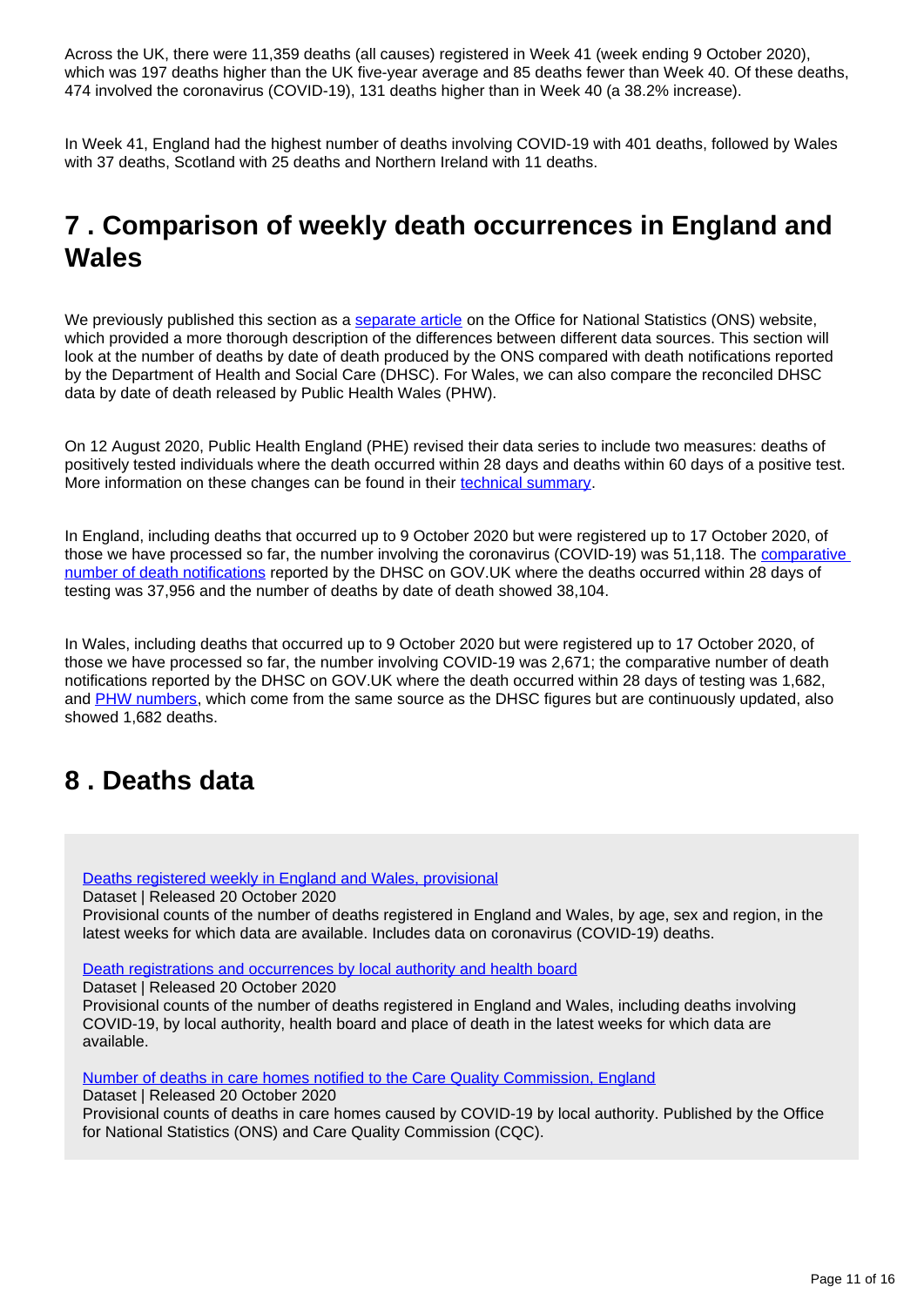### **Filter these data**

Try the new way to filter and download these data:

- [Deaths registered weekly in England and Wales by age and sex: COVID-19](https://www.ons.gov.uk/datasets/weekly-deaths-age-sex?%3Auri=weekly-deaths-age-sex%2F)
- [Deaths registered weekly in England and Wales by region: COVID-19](https://www.ons.gov.uk/datasets/weekly-deaths-region/)
- [Death registrations and occurrences by local authority and place of death](https://www.ons.gov.uk/datasets/weekly-deaths-local-authority/)
- [Death registrations and occurrences by health board and place of death](https://www.ons.gov.uk/datasets/weekly-deaths-health-board/editions/time-series/versions/7)

[Back to table of contents](https://www.ons.gov.uk/peoplepopulationandcommunity/birthsdeathsandmarriages/deaths/bulletins/deathsregisteredweeklyinenglandandwalesprovisional/latest#toc)

### <span id="page-11-0"></span>**9 . Glossary**

### **Coronavirus (COVID-19) deaths**

Coronavirus (COVID-19) deaths are those deaths registered in England and Wales in the stated week where COVID-19 was mentioned on the death certificate. A doctor can certify the involvement of COVID-19 based on symptoms and clinical findings – a positive test result is not required. Definitions of COVID-19 for deaths in Scotland and Northern Ireland are similar to England and Wales.

## <span id="page-11-1"></span>**10 . Measuring the data**

More quality and methodology information on strengths, limitations, appropriate uses, and how the data were created is available in the [Mortality statistics in England and Wales QMI.](https://www.ons.gov.uk/peoplepopulationandcommunity/birthsdeathsandmarriages/deaths/methodologies/mortalitystatisticsinenglandandwalesqmi)

To meet user needs, we publish very timely but provisional counts of death registrations in England and Wales in our [Deaths registered weekly in England and Wales, provisional](https://www.ons.gov.uk/peoplepopulationandcommunity/birthsdeathsandmarriages/deaths/datasets/weeklyprovisionalfiguresondeathsregisteredinenglandandwales) dataset. These are presented by sex, age group and regions (within England) as well as for Wales as a whole. To allow time for registration and processing, these figures are published 11 days after the week ends. Because of the rapidly changing situation, in this bulletin we have also given provisional updated totals based on the latest available death registrations, up to 17 October 2020.

Because of the coronavirus (COVID-19) pandemic, our regular weekly deaths release now provides a separate breakdown of the number of deaths involving COVID-19: that is, where COVID-19 or suspected COVID-19 was mentioned anywhere on the death certificate, including in combination with other health conditions. If a death certificate mentions COVID-19, it will not always be the main cause of death but may be a contributory factor. This bulletin summarises the latest weekly information and will be updated each week during the pandemic.

These figures are different from the [daily surveillance figures on COVID-19 deaths](https://www.gov.uk/guidance/coronavirus-covid-19-information-for-the-public) published by the Department of Health and Social Care (DHSC) on the GOV.UK website, for the UK as a whole and its constituent countries. Figures in this report are derived from the formal process of death registration and may include cases where the doctor completing the death certificate diagnosed possible cases of COVID-19, for example, where this was based on relevant symptoms but no test for the virus was conducted.

From 29 April 2020, the DHSC started to publish as their [daily announced figures on deaths from COVID-19](https://www.gov.uk/guidance/coronavirus-covid-19-information-for-the-public) for the UK a new series that uses improved data for England produced by Public Health England (PHE). These figures provide a count of all deaths where a positive test for COVID-19 has been confirmed, wherever that death has taken place, a change from previously reporting only confirmed COVID-19 deaths in hospitals.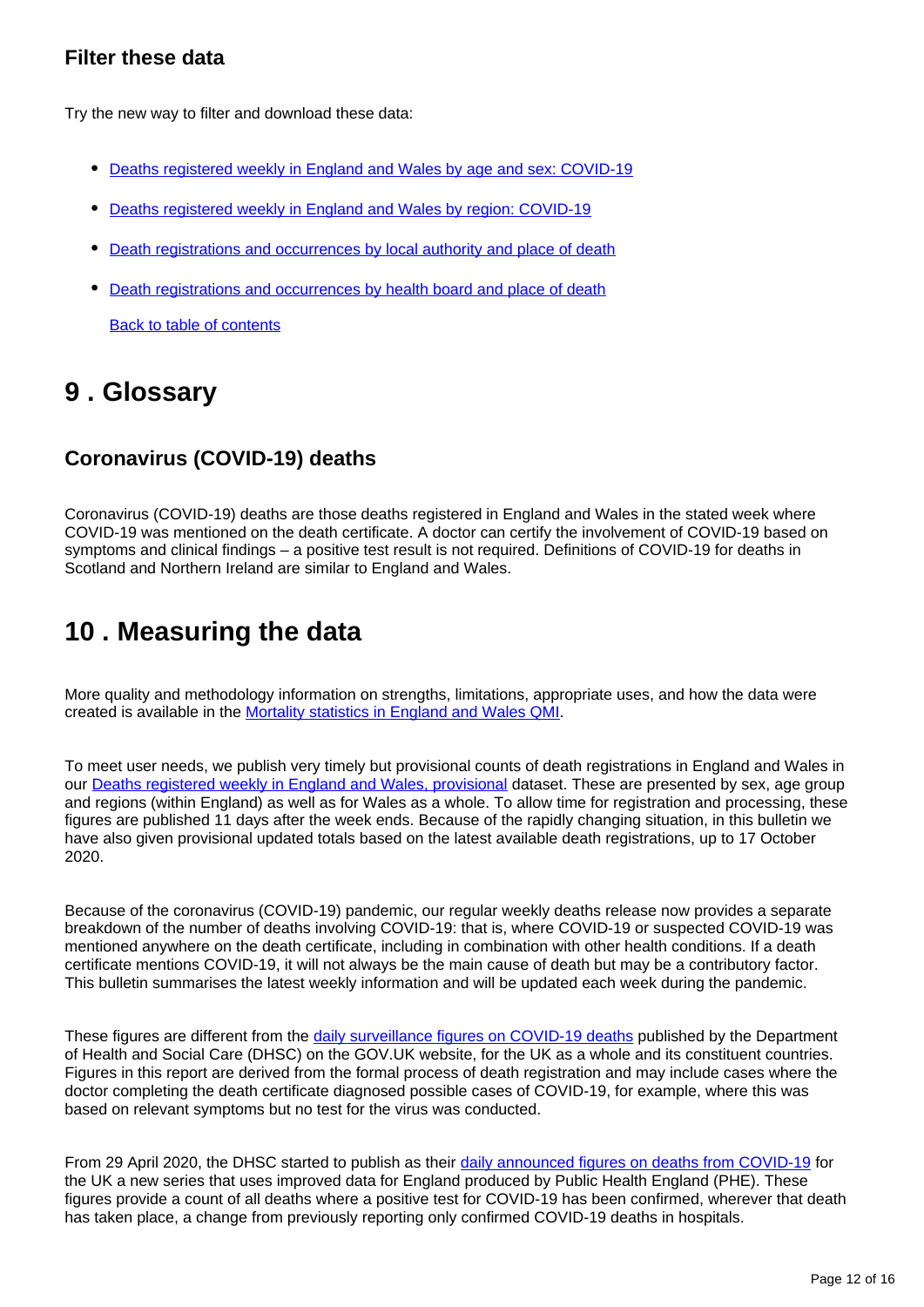Figures for Scotland, Wales and Northern Ireland had already begun to include deaths outside hospitals, so this change ensured that the UK-wide series had a shared and common definitional coverage. A [statement](https://www.ons.gov.uk/news/statementsandletters/thedifferentusesoffiguresondeathsfromcovid19publishedbydhscandtheons) was published by the Office for National Statistics (ONS), which provides more detail of the changes.

On 12 August 2020, the PHE data series was revised to include two measures: deaths of positively tested individuals where the death occurred within 28 days and deaths within 60 days of a positive test. More information on these changes can be found in their [technical summary \(PDF, 854KB\).](https://assets.publishing.service.gov.uk/government/uploads/system/uploads/attachment_data/file/908781/Technical_Summary_PHE_Data_Series_COVID-19_Deaths_20200812.pdf)

In contrast to the GOV.UK figures, we include only deaths registered in England and Wales, which is the legal remit of the ONS. Tables 2 and 3 provide an overview of the differences in definitions between sources.

Table 2: Definitions of COVID-19 deaths between different sources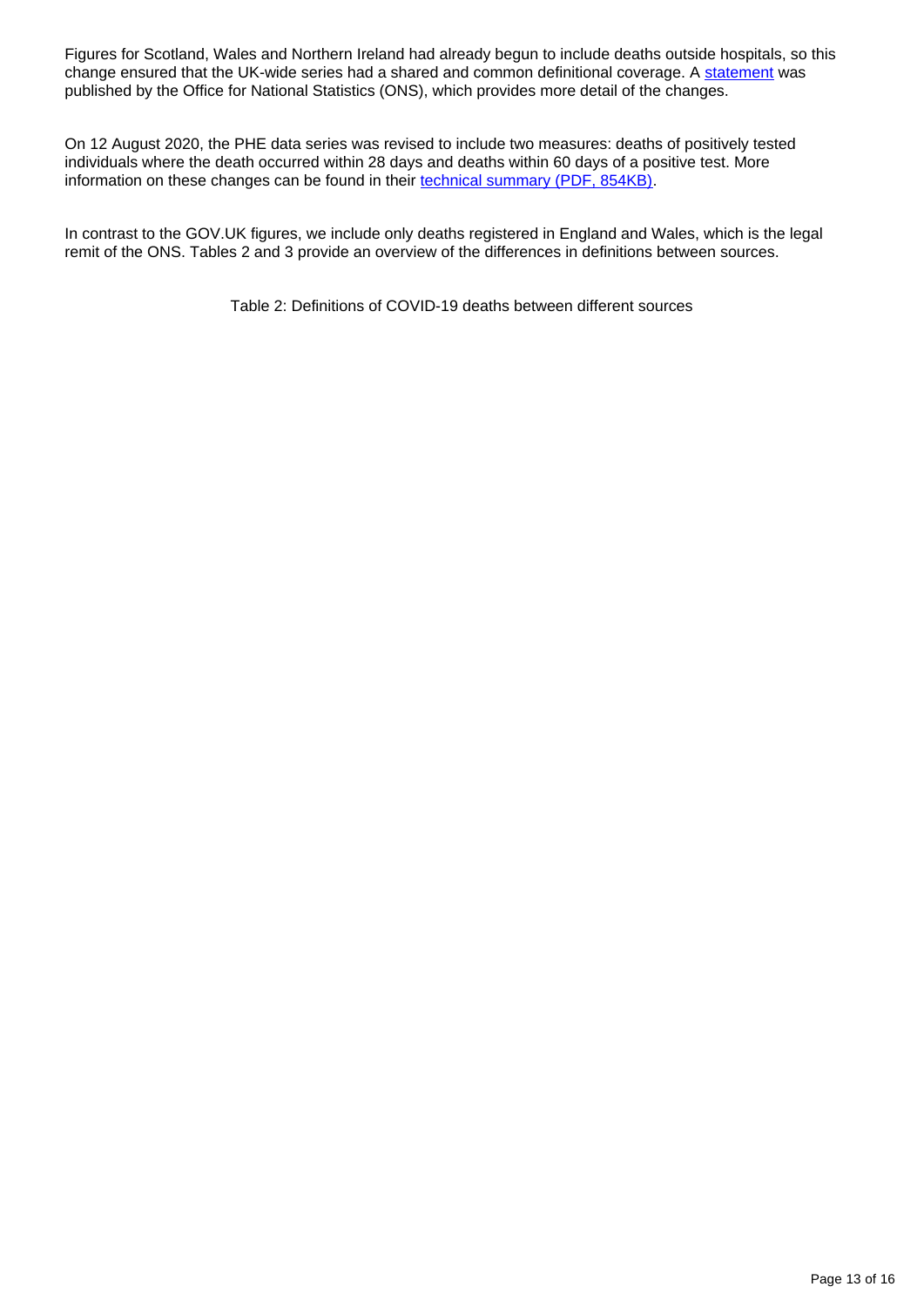|                  | <b>DHSC</b><br>COVID-19<br>(as<br>published<br>on GOV.<br>UK)<br>before 29<br>April                                                     | <b>DHSC</b><br>COVID-19<br>(as<br>published<br>on GOV.UK)<br>between 29<br><b>April and</b><br>12 August                         | <b>DHSC</b><br>COVID-19<br>(as<br>published<br>on GOV.UK)<br>from 12<br><b>August</b>                                            | <b>ONS COVID-19</b><br>19<br>deaths<br>registered                                                                             | <b>ONS COVID-</b><br>death<br>occurrence<br>(actual date<br>of death)                                                         | <b>NHS</b><br><b>England</b>                                      | <b>Public</b><br><b>Health</b><br><b>Wales</b>                                    |
|------------------|-----------------------------------------------------------------------------------------------------------------------------------------|----------------------------------------------------------------------------------------------------------------------------------|----------------------------------------------------------------------------------------------------------------------------------|-------------------------------------------------------------------------------------------------------------------------------|-------------------------------------------------------------------------------------------------------------------------------|-------------------------------------------------------------------|-----------------------------------------------------------------------------------|
| Coverage         | <b>UK</b><br>(however<br>we only<br>include<br>England and<br>Wales<br>breakdowns<br>for<br>comparable<br>coverage<br>with ONS<br>data) | UK<br>(however<br>we only<br>include<br>England and<br>Wales<br>breakdowns<br>for<br>comparable<br>coverage<br>with ONS<br>data) | UK<br>(however<br>we only<br>include<br>England and<br>Wales<br>breakdowns<br>for<br>comparable<br>coverage<br>with ONS<br>data) | Registrations<br>in England<br>and Wales                                                                                      | Registrations England only Wales only<br>in England<br>and Wales                                                              |                                                                   |                                                                                   |
|                  |                                                                                                                                         |                                                                                                                                  |                                                                                                                                  | Selected UK<br>figures are<br>included in<br>the weekly<br>release                                                            | In.<br>discussions<br>with<br>devolved<br>nations to<br>create UK<br>estimates in<br>the near<br>future                       |                                                                   |                                                                                   |
|                  | Deaths in<br>hospitals                                                                                                                  | Includes any<br>place of<br>death,<br>including<br>care homes<br>and<br>community                                                | Includes any Any place of<br>place of<br>death,<br>including<br>care homes<br>and<br>community                                   | death,<br>including<br>care homes<br>and<br>community                                                                         | Any place of<br>death,<br>including<br>care homes<br>and<br>community                                                         | Deaths in<br>hospitals                                            | Includes any<br>place of<br>death,<br>including<br>care homes<br>and<br>community |
| <b>Inclusion</b> | Deaths<br>where the<br>patient has<br>tested<br>positive for<br>COVID-19                                                                | Deaths<br>where the<br>patient has<br>tested<br>positive for<br>COVID-19                                                         | Deaths<br>where the<br>patient has<br>tested<br>positive for<br>COVID-19<br>within 28<br>and 60 days<br>of testing               | Deaths<br>where<br>COVID-19<br>has been<br>mentioned<br>on the death<br>certificate                                           | Deaths<br>where<br>COVID-19<br>has been<br>mentioned<br>on the death<br>certificate                                           | Deaths<br>where<br>patient has<br>been tested<br>for COVID-<br>19 | Deaths<br>where<br>patient has<br>been tested<br>for COVID-<br>19                 |
|                  | Provided<br>daily but not<br>officially<br>registered                                                                                   | Provided<br>daily but not<br>officially<br>registered                                                                            | Provided<br>daily but not<br>officially<br>registered                                                                            | Weekly<br>registrations<br>are 11 days<br>behind<br>because of<br>the time<br>taken to<br>register,<br>process and<br>publish | Weekly<br>registrations<br>are 11 days<br>behind<br>because of<br>the time<br>taken to<br>register,<br>process and<br>publish | Updated<br>daily for<br>each date of<br>death                     | Updated<br>daily for<br>each date of<br>death                                     |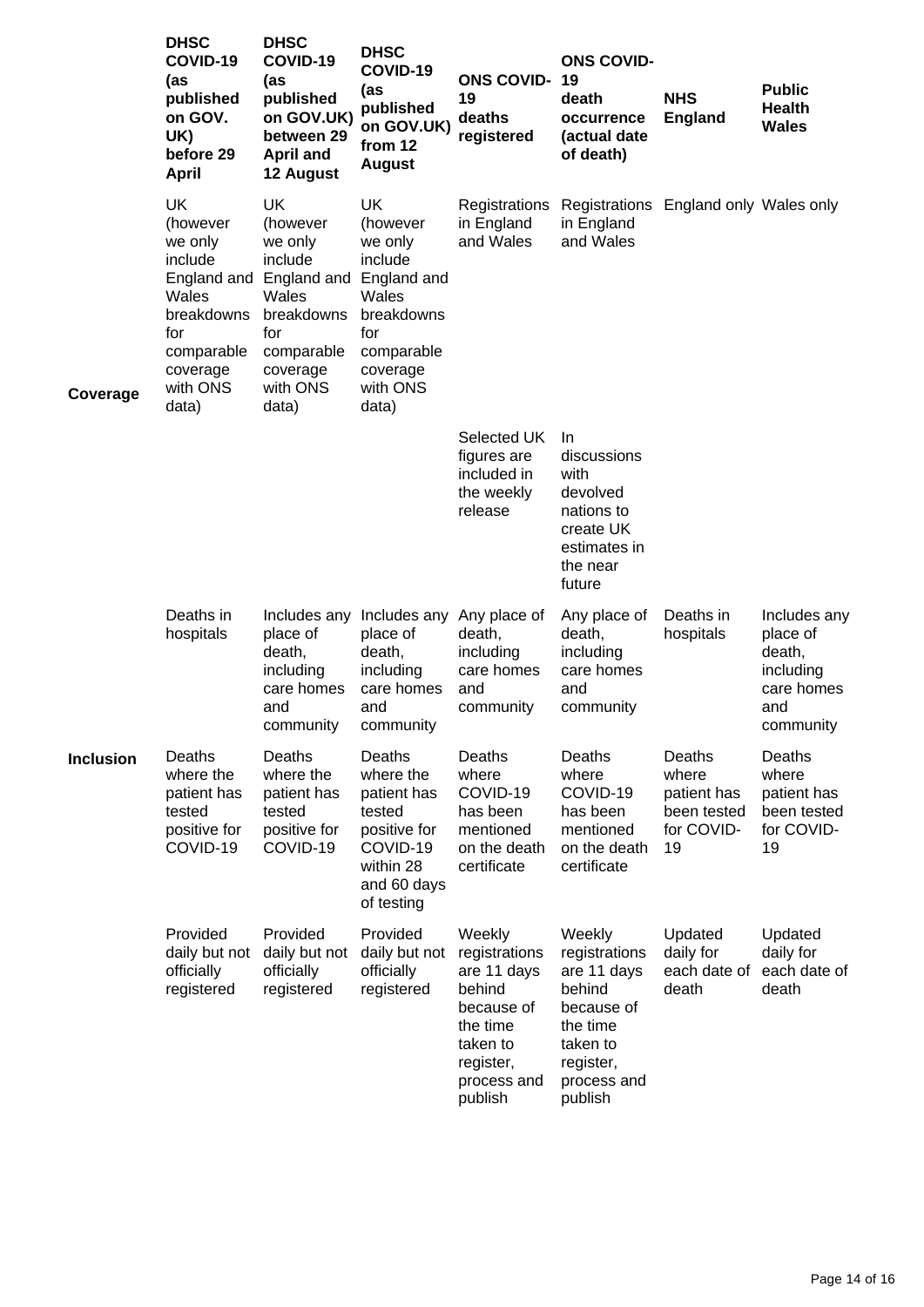**Timeliness**

Registered in Deaths the week ending 9 October (week 41) were which occurred in week 41 but registered up to 17 October

Source: Office for National Statistics – Deaths registered weekly in England and Wales

Table 3: Definitions of COVID-19 deaths in care homes between different sources

|                   | <b>ONS COVID-19</b><br>deaths registered                                                                       | <b>ONS COVID-19</b><br>death occurrence<br>(actual date of<br>death)                                           | <b>Care Quality</b><br><b>Commission</b><br>deaths in care<br>homes<br>(date of notification<br>received)                                      | <b>Care Inspectorate</b><br><b>Wales</b><br>deaths in care<br>homes<br>(date of notification<br>received)                                      |
|-------------------|----------------------------------------------------------------------------------------------------------------|----------------------------------------------------------------------------------------------------------------|------------------------------------------------------------------------------------------------------------------------------------------------|------------------------------------------------------------------------------------------------------------------------------------------------|
| Coverage          | Registrations in<br><b>England and Wales</b>                                                                   | Registrations in<br><b>England and Wales</b>                                                                   | Death notifications<br>sent by registered<br>care home operators<br>in England to CQC                                                          | Death notifications<br>sent by registered<br>care home operators<br>in Wales to CIW                                                            |
|                   | Selected UK figures<br>are included in the<br>weekly release                                                   | In discussions with<br>devolved nations to<br>create UK estimates<br>in the near future                        |                                                                                                                                                |                                                                                                                                                |
|                   | Any place of death,<br>including care homes                                                                    | Any place of death,<br>including care homes                                                                    | Deaths in care<br>homes – deaths of<br>care home residents<br>that occurred<br>elsewhere are also<br>collected                                 | Deaths in care<br>homes - deaths of<br>care home residents<br>that occurred<br>elsewhere are also<br>collected                                 |
| <b>Inclusion</b>  | Deaths where<br>COVID-19 has been<br>mentioned on the<br>death certificate                                     | Deaths where<br>COVID-19 has been<br>mentioned on the<br>death certificate                                     | Deaths where the<br>care home provider<br>has stated COVID-19<br>as a suspected or<br>confirmed cause of<br>death on the death<br>notification | Deaths where the<br>care home provider<br>has stated COVID-19<br>as a suspected or<br>confirmed cause of<br>death on the death<br>notification |
| <b>Timeliness</b> | Weekly registrations<br>are 11 days behind<br>because of the time<br>taken to register,<br>process and publish | Weekly registrations<br>are 11 days behind<br>because of the time<br>taken to register,<br>process and publish | Daily deaths<br>notifications by date<br>of notification - these<br>take on average 4<br>days to receive and<br>process                        | Daily deaths<br>notifications by date<br>of notification                                                                                       |
|                   |                                                                                                                |                                                                                                                | Data are published  Data are published<br>weekly by ONS                                                                                        | weekly by Welsh<br>Government                                                                                                                  |
|                   |                                                                                                                |                                                                                                                | Deaths which were<br>notified to CQC from<br>10 April 2020                                                                                     |                                                                                                                                                |

Source: Office for National Statistics – Deaths registered weekly in England and Wales